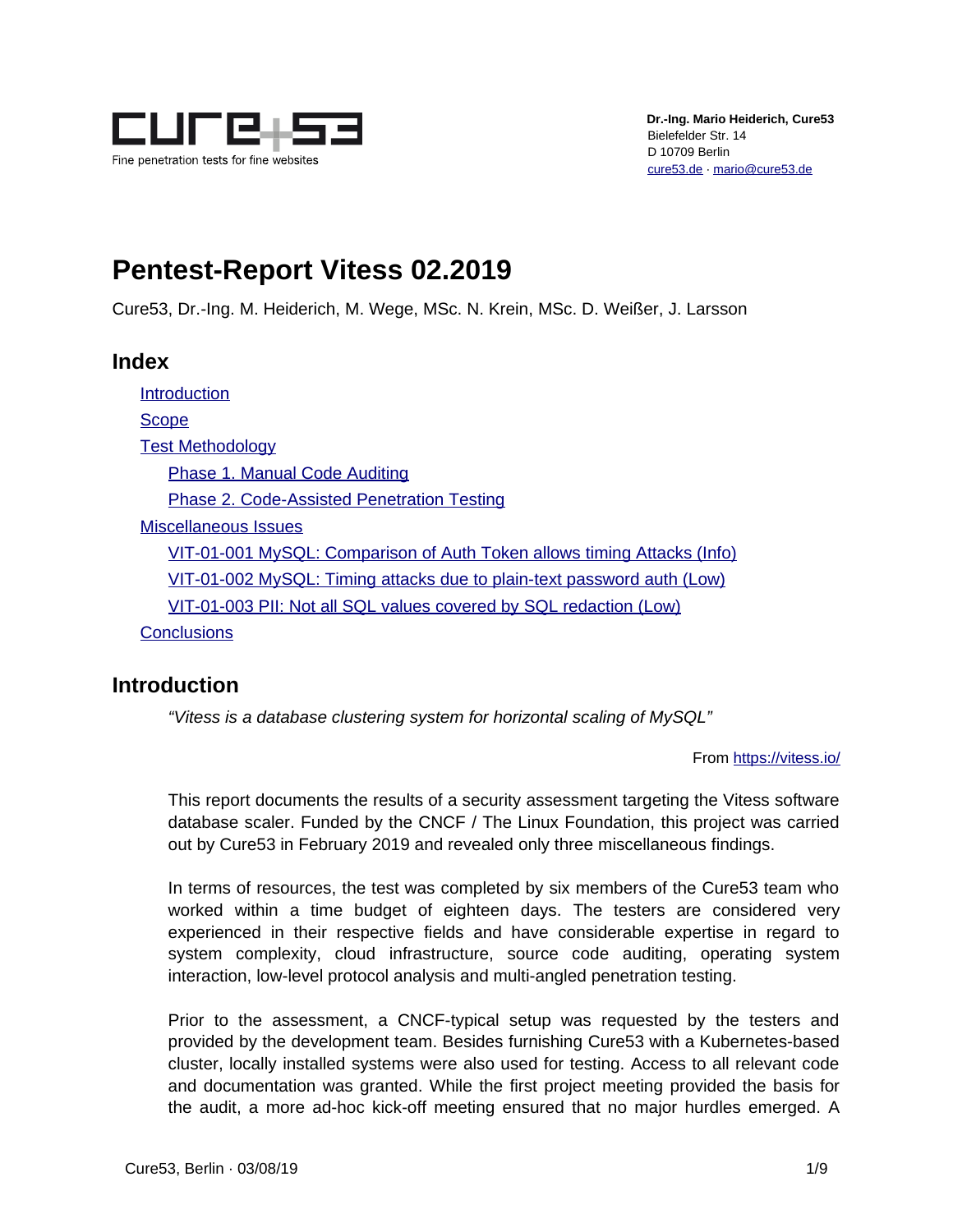

dedicated instant messaging channel was used for arising questions and further inspiration for the test.

An initial assessment of the interfaces and the system architecture, supported also by additional exchange with the development team, revealed a rather limited attack surface. This observation was later confirmed as the subsequent phases of the test ensued. While the results of this assessment are few and far between and may suggest some kind of test limitations, they in fact prove that the Vitess team delivers on the security promises they make. In Cure53's view, there is a clear intention and follow-through on providing a secure system for scaling *MySQL* databases. This was achieved by keeping the attack surface minimal and selecting the language suited for this implementation. The auditors managed to reach wide-spanning coverage of all aspects pertinent to the main repository of the Vitess software system. The most likely avenues for exploitation were chosen and verified for resilience.

In the following sections, the report first defines the scope of the test and then moves on to explaining the employed test methodology. Subsequent phases and details relevant for the test are covered next and clarify which aspects were investigated during this February 2019 assessment. Later in the document, each of the individual findings is discussed, with technical backdrop, illustrations of wider circumstances, and examples with code snippets. Finally, this document ends with some broader conclusions and a general impression that the Cure53 team gained about the Vitess scope system under scrutiny.

### <span id="page-1-0"></span>**Scope**

- **Vitess**
	- The publicly available main repository at<https://github.com/vitessio/vitess>was used as the codebase to be verified.
		- branch master commit 092479406b27ae61a8fcd146a0e08af2d51a7245
	- Furthermore, the minimal reference client <https://github.com/vitessio/messages>was used as additional illustration of use-cases.
		- branch master commit 7d2ac2189573a7d26cf0f42e17df749673e3d16f
	- The testers received unencumbered access to a Kubernetes test cluster hosted on Amazon Web Services, which was provided as a reference of an installation typical for a general Vitess deployment.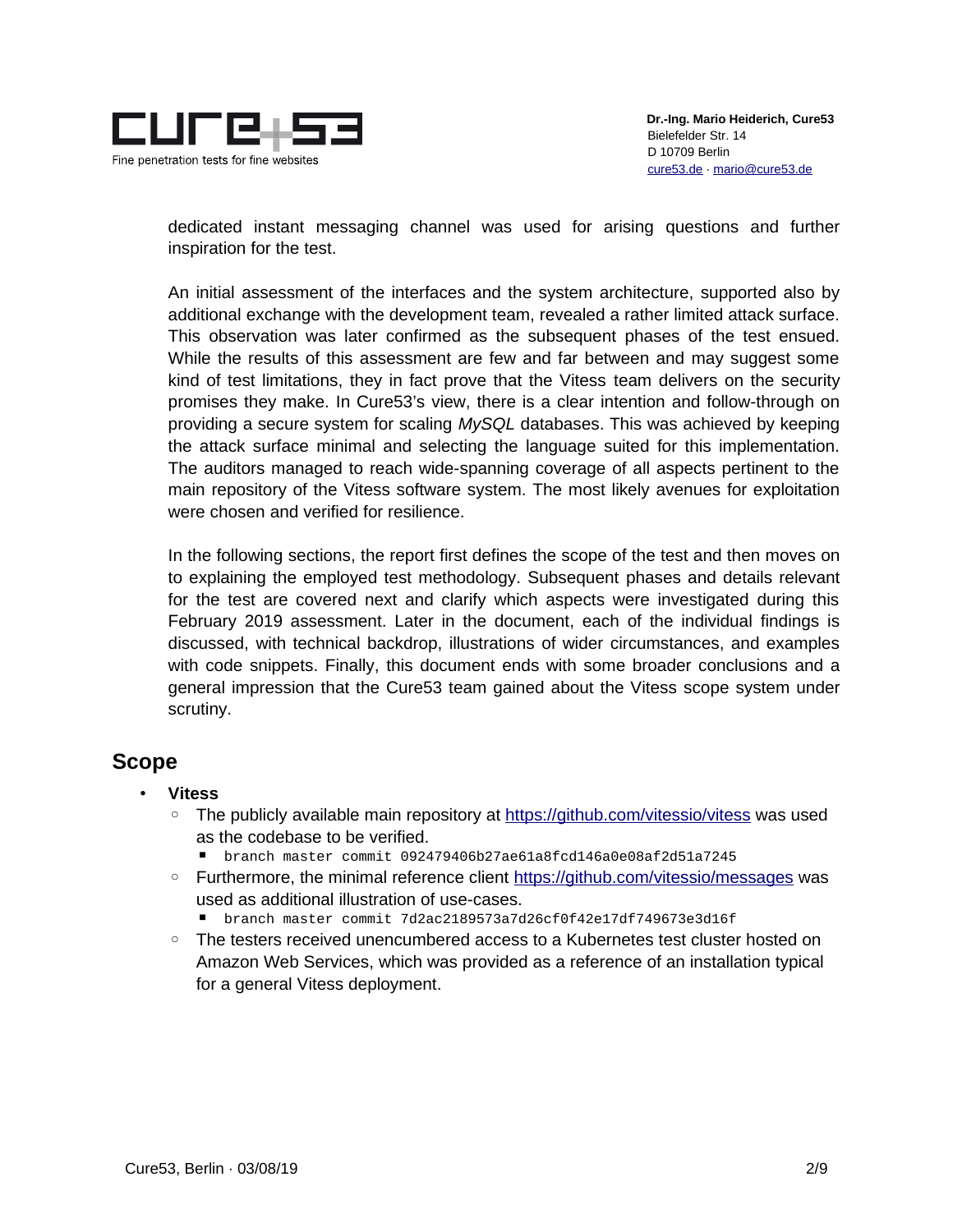

 **Dr.-Ing. Mario Heiderich, Cure53** Bielefelder Str. 14 D 10709 Berlin [cure53.de](https://cure53.de/) · [mario@cure53.de](mailto:mario@cure53.de)

## <span id="page-2-1"></span>**Test Methodology**

This section describes the methodology that was used during this source code audit and penetration tests. The test was divided into two phases. Each phase had goals that were closely linked to the areas in scope.

The initial phase (Phase 1) mostly comprised manual source code reviews, in particular in terms of the API endpoints, input handlers and parsers. The review carried out during Phase 1 aimed at spotting insecure code constructs. These were marked whenever a potential capacity for leading to buffer corruption, information leakages and other similar flaws has been identified.

The secondary phase (Phase 2) of the test was dedicated to classic penetration testing. At this stage, it was verified whether the security promises made by Vitess in fact hold against real-life attack situations and malicious adversaries. This included watching out for disclosure of personally identifiable information (PII), particularly in rarely encountered error cases. Additionally, the deployment infrastructure was further investigated for generalizable problems in their instrumentation of the Kubernetes environment.

### <span id="page-2-0"></span>**Phase 1. Manual Code Auditing**

The following list of items presents the noteworthy steps undertaken during the first part of the test, which entailed the manual code audit of the sources of the Vitess software in scope. This is to underline that, in spite of the almost nonexistent findings, substantial thoroughness was achieved and considerable efforts have gone into this test. The completed tasks are listed next. Note that a given realm yielded no results unless otherwise indicated with a specific link to a finding.

- A comprehensive list of all accessible API endpoints was enumerated and checked for visible defects. This entailed the functionality exposed by *vtlctld* and the same functions that are also reachable via *vtctlclient*.
- Despite this being only an administrative functionality, a typical example for such functions interacting with the file system would be *ExecuteHook*. This item was analyzed in depth to see if it is by any means possible to inject API commands. The overarching goal was clearly to achieve injection of the OS-level commands. The filter implemented for this particular endpoint protects the function sufficiently and no path traversal instructions can be submitted via the hook's name.
- The monitor and debug web interfaces were analyzed for common vulnerabilities like SQL injection or XSS. However, in all encountered cases the user-input was found to be correctly sanitized, in particular due to the Angular framework's proper handling of parameter-supplied values.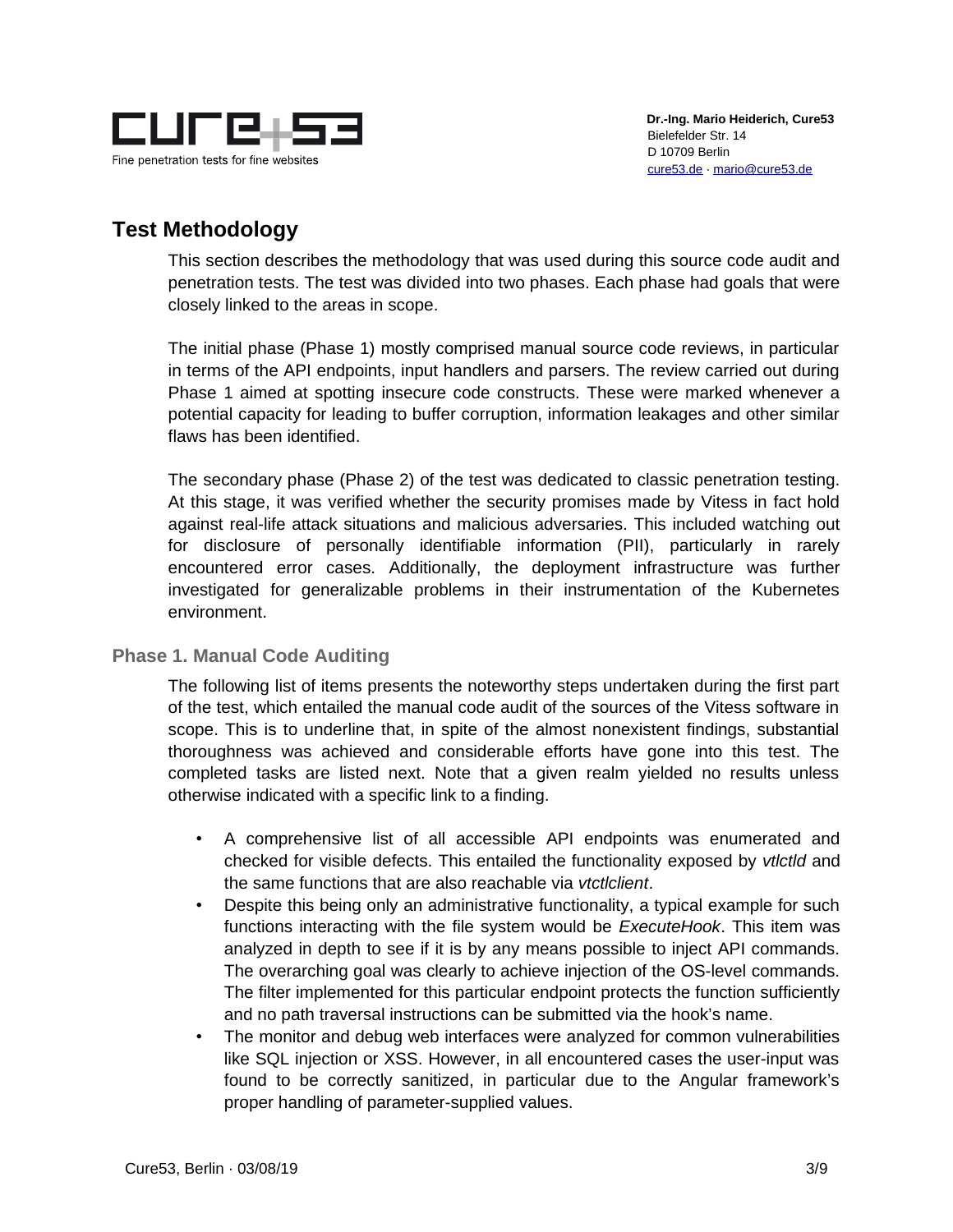

- The cryptographic and authentication-related aspects were analyzed for potential general bypasses but no flaws allowing for such circumvention were found.
- A potential timing issue pointed out by the development team was investigated in-depth but revealed no readily available exploitation paths. The reason behind the secure premise is that the attacker would need to obtain the hashes contained in the user-table prior to the attack. A minor issue was filed as [VIT-01-](#page-5-1) [001](#page-5-1) to describe the exact circumstances.
- As requested, plenty of additional effort was invested into discovering leaks of personally-identifiable information, for example during the extensive logging of executed queries. The *redactor* was checked for flaws allowing for the exfiltration of unredacted or incompletely redacted values. The minor issue was filed (see [VIT-01-003\)](#page-7-0) but the real-world impact, as with most information leak issues in general, would need to be considered as low.
- The configuration of the Kubernetes cluster deployment was investigated for common problems like *AllowPrivilegeEscalation*, the application of name-space rules in the network policies, the running of pods in privileged mode, and the characteristics of the *DefaultServiceAccounts, ContainerSecurityContext and RunAsNonRoot*'s usage were confirmed as secure, either because of being correct or by virtue of inapplicability.
- Furthermore, the used secret stores were analyzed for potentially being reused from across other contexts but no encryption prone to disclosure was found in any of the stores.

### <span id="page-3-0"></span>**Phase 2. Code-Assisted Penetration Testing**

A list of items below presents the noteworthy steps undertaken during the second phase of the test, which encompassed code-assisted penetration testing against the Vitess system in scope. Given that the manual source code audit did not yield an overly large number of findings, the second approach was added as means to maximize the test coverage. As for specific tasks taken on to enrich this Phase, these can be found listed and discussed in the ensuing list.

- Despite of the Kubernetes cluster provided by the development team, several other, local test installations were built and deployed; one type concerned simple 3-tablet versions that were crafted via the provided *docker* images, another type was built along the lines of the *minikube*-instructions. This was done to gain better understanding of the general deployment structure and the integration with the core components.
- The initially enumerated application endpoints were tested for potential input manipulation, i.e. path traversal and OS-level command injection were attempted for every function that interacted with the file system.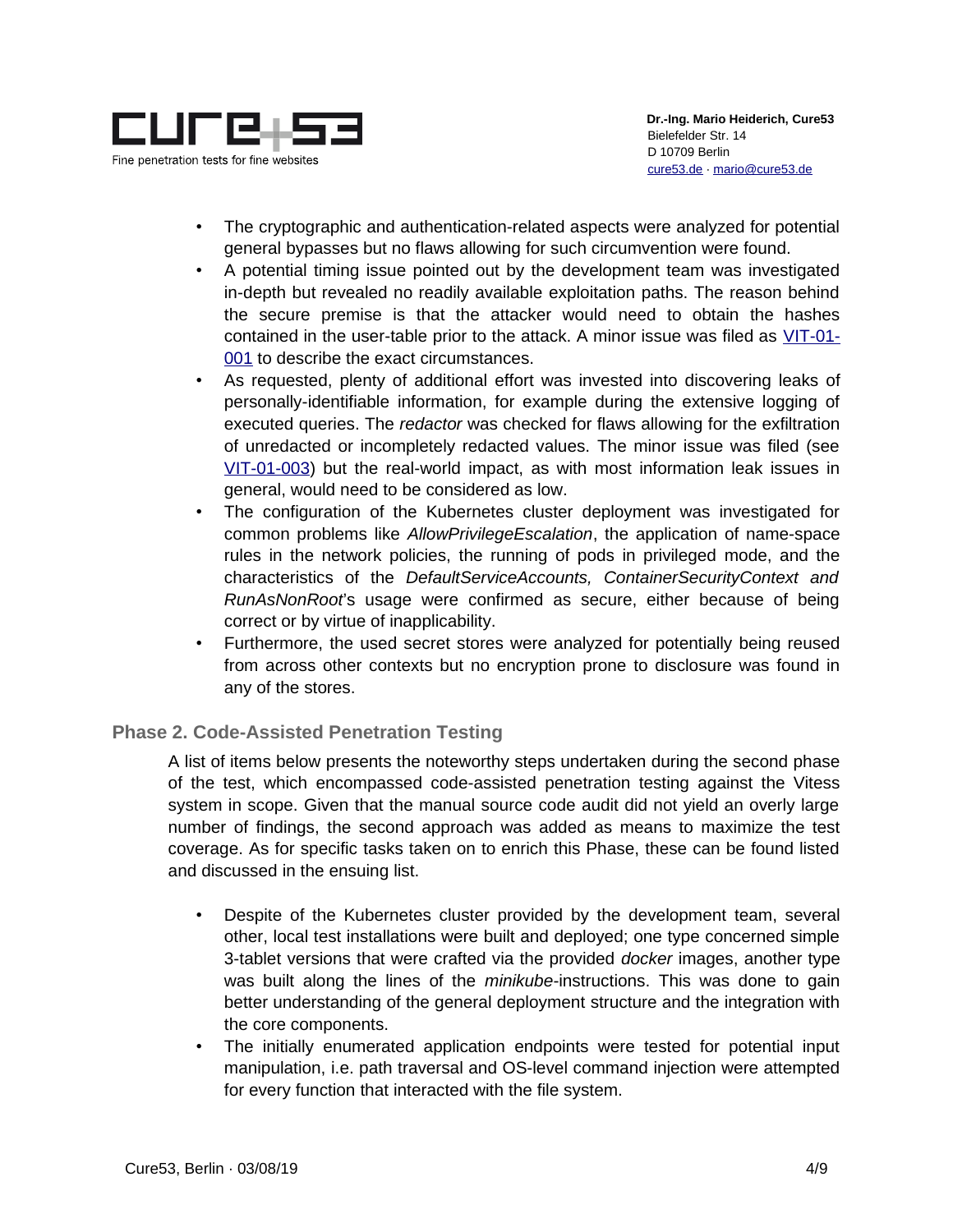

- Additional testing for filter circumvention did not uncover any methods to successfully achieve Remote Code Execution. All enumerated endpoints were investigated for bypasses of the described protections without success in a form of a compromise.
- Quite a few of the mentioned endpoints allow execution of the SQL statements either as the *Database administrato*r or *the Application user*. The testers sought to escalate the privilege level in a futile attempt to execute commands as *root.* The unachieved goal was to have file system-level capabilities and turn them into direct file manipulation.
- After checking all user-exposed endpoints, the application-level SQL parser was investigated for robustness. The parser enables features that are not directly present in the *MySQL* and therefore slightly extend the capacities of the database. In particular, the possibility of breaking out of strings by providing legitimately escaped data was attempted but no vulnerabilities could be spotted.
- Interesting behaviors, such as the comment directives, were investigated. In this realm, it is possible to supply additional Vitess runtime options during the execution of the SQL statements via special '/\*vt+' directives; nothing particularly wrong with those extensions was uncovered, since it does not seem possible to inject such comment-style options in undesirable locations like strings and similar.
- The web interface was probed for XSS and other general web application flaws without any weaknesses being discovered. Additional path traversal was attempted in the topology browser and, while the application of the '../' path fragment does have an effect, it was found to be impossible to break out of the base directory.
- The network communication between the different Kubernetes application pods was analyzed in order to find potential logical flaws. Nothing prone to being leveraged could be identified.
- The runtime behavior of the different components was probed from a perspective of the services. In focus were Denial-of-Service and similar resource-depletion scenarios.
- The deployed TLS configurations were analyzed for common misconfigurations, again to no avail.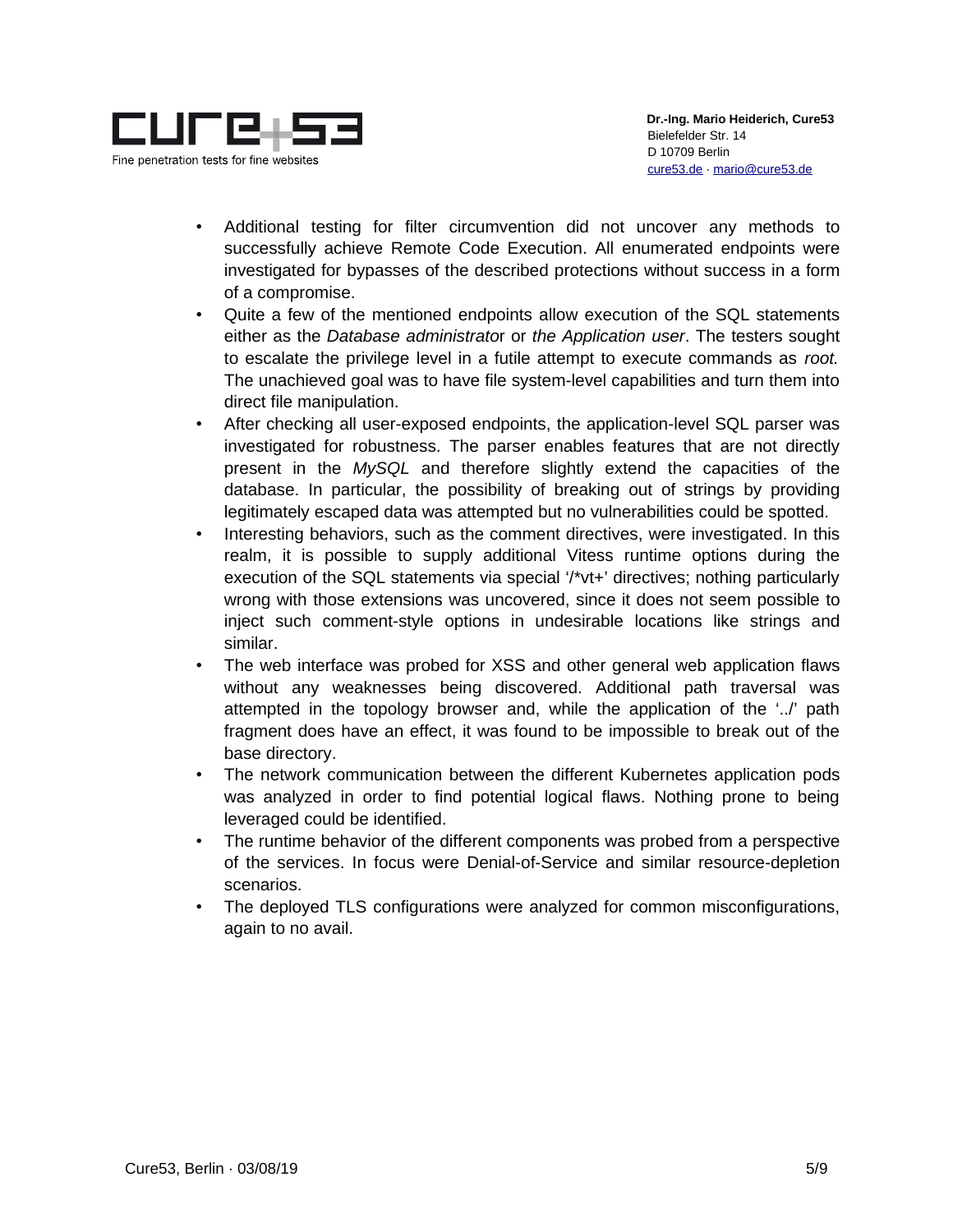

### <span id="page-5-0"></span>**Miscellaneous Issues**

This section covers those noteworthy findings that did not lead to an exploit but might aid an attacker in achieving their malicious goals in the future. Most of these results are vulnerable code snippets that did not provide an easy way to be called. Conclusively, while a vulnerability is present, an exploit might not always be possible.

<span id="page-5-1"></span>**VIT-01-001 MySQL: Comparison of Auth Token allows timing Attacks** *(Info)*

One of the discovered issues allows an attacker to perform a timing attack against the authentication of the Vitess server. This attack requires an adversary who is in possession of the hashed *MySQL* password, e.g. by obtaining it beforehand from the *mysql.user* table. Thus, this issue has a rather low impact.

The *MySQL* authentication uses hashing and a salt in order to prevent authenticating with only a hash or replaying a previously recorded authentication request. The authentication protocol can be consulted next.

#### **MySQL authentication protocol:**

```
Server stores: plain pw OR sha1(sha1(pw))
Server -> Client: salt (randomly generated for each connection attempt)
Client -> Server: sha1(pw) ^ sha1(salt + sha1(sha1(pw)))Server computes: shal(client_response \land shal(salt + shal(shal(pw)))Server compares: generated_hash == stored_hash
```
In case the password is stored as plain-text, Vitess spares itself the final *SHA1* operation on the server-side and compares the client's authentication token directly with its own version of the scrambled password, rendering the attack described below possible.

In this scenario, if the password hash is not known to an attacker, a timing attack is not possible. This is because the salt is never reused and causes unpredictable changes. If the attacker has retrieved the stored password hash (e.g. via SQL injection), a timing attack can be performed by xoring the tested bit with sha1(salt + sha1(sha1(pw)). By exploiting the timing-unsafe comparison, an attacker would be able to retrieve *sha1(pw),* which is sufficient for authenticating to the server. The relevant code is displayed in the following code snippet.

#### **Affected file:**

*vitess/go/mysql/auth\_server\_static.go*

#### **Affected code:**

```
computedAuthResponse := ScramblePassword(salt, []byte(entry.Password))
// Validate the password.
```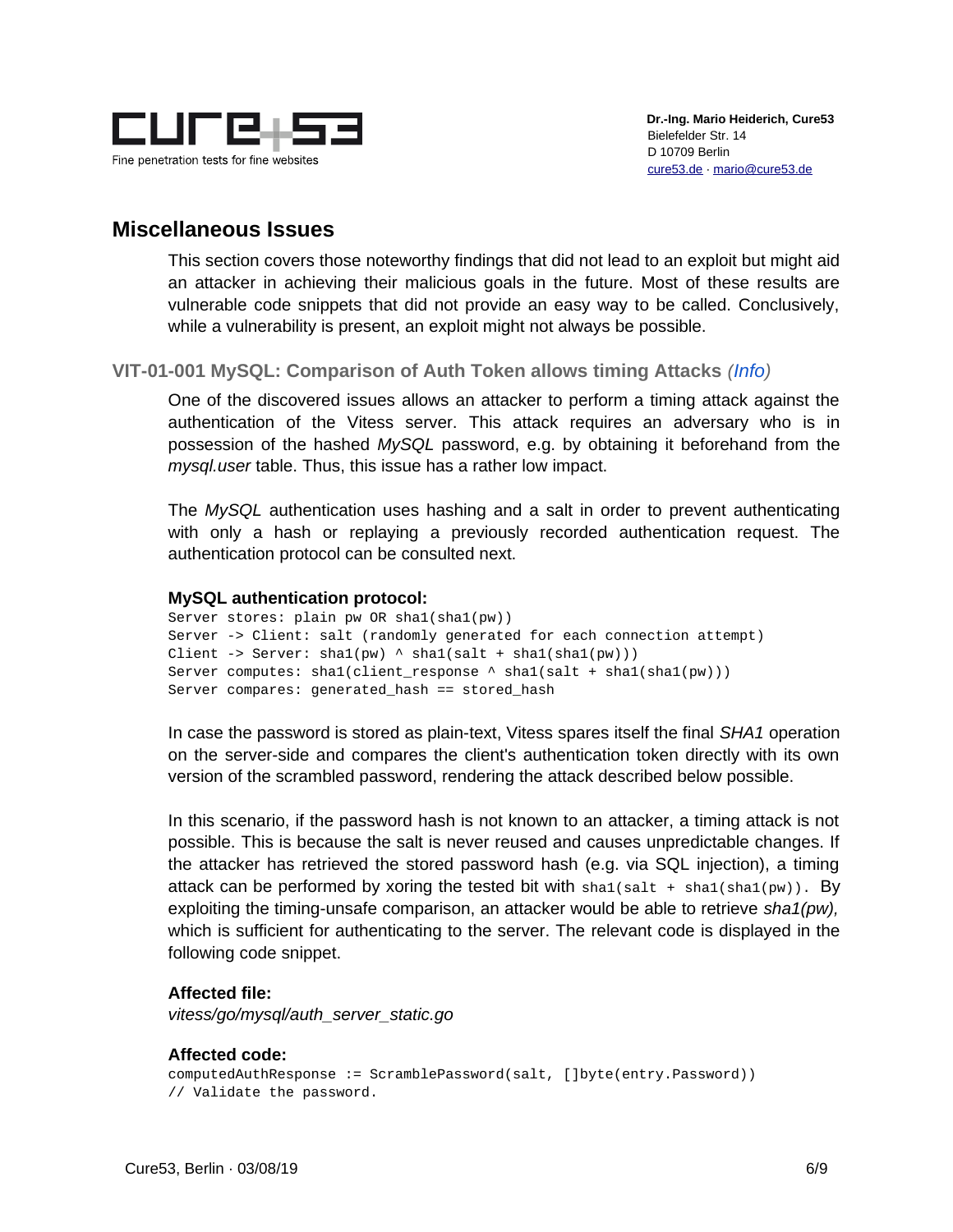

 **Dr.-Ing. Mario Heiderich, Cure53** Bielefelder Str. 14 D 10709 Berlin [cure53.de](https://cure53.de/) · [mario@cure53.de](mailto:mario@cure53.de)

```
if matchSourceHost(remoteAddr, entry.SourceHost) && bytes.Compare(authResponse,
computedAuthResponse) == 0 {
      return &StaticUserData{entry.UserData, entry.Groups}, nil
}
```
As the attacker requires the double *SHA1* hash of the password and the server has to store the password as plain-text, attacks where this issue is of relevance are not likely. However, it is recommended to perform a timing-safe comparison instead. Go's *ConstantTimeCompare* can be used in this realm.

<span id="page-6-0"></span>**VIT-01-002 MySQL: Timing attacks due to plain-text password auth** *(Low)*

Next to the authentication schemes mentioned above, Vitess also implements *MysqlDialog*, which makes use of plain-text password comparison from both the server's and the client's perspectives. The problem is similar to the one mentioned in [VIT-01-001](#page-5-1) because the method of comparing both passwords is incorrectly implemented. As such, the method allows timing attacks due to the '==' operator's behavior of aborting early if a match between the characters is not found. The relevant code is displayed below.

#### **Affected File:**

*vitess/go/mysql/auth\_server\_static.go*

```
Affected Code:
```

```
func (a *AuthServerStatic) Negotiate(c *Conn, user string, remoteAddr net.Addr) 
(Getter, error) {
[\ldots]for _{-}, entry := range entries {
             // Validate the password.
             if matchSourceHost(remoteAddr, entry.SourceHost)
                    && entry.Password == password {
                    return &StaticUserData{entry.UserData, entry.Groups}, nil
             }
```
As in the previously mentioned issue, it is recommended to switch to a timing-safe variant of comparing strings. Using Go's *ConstantTimeCompare* in the *crypto/subtle*'s module is advised.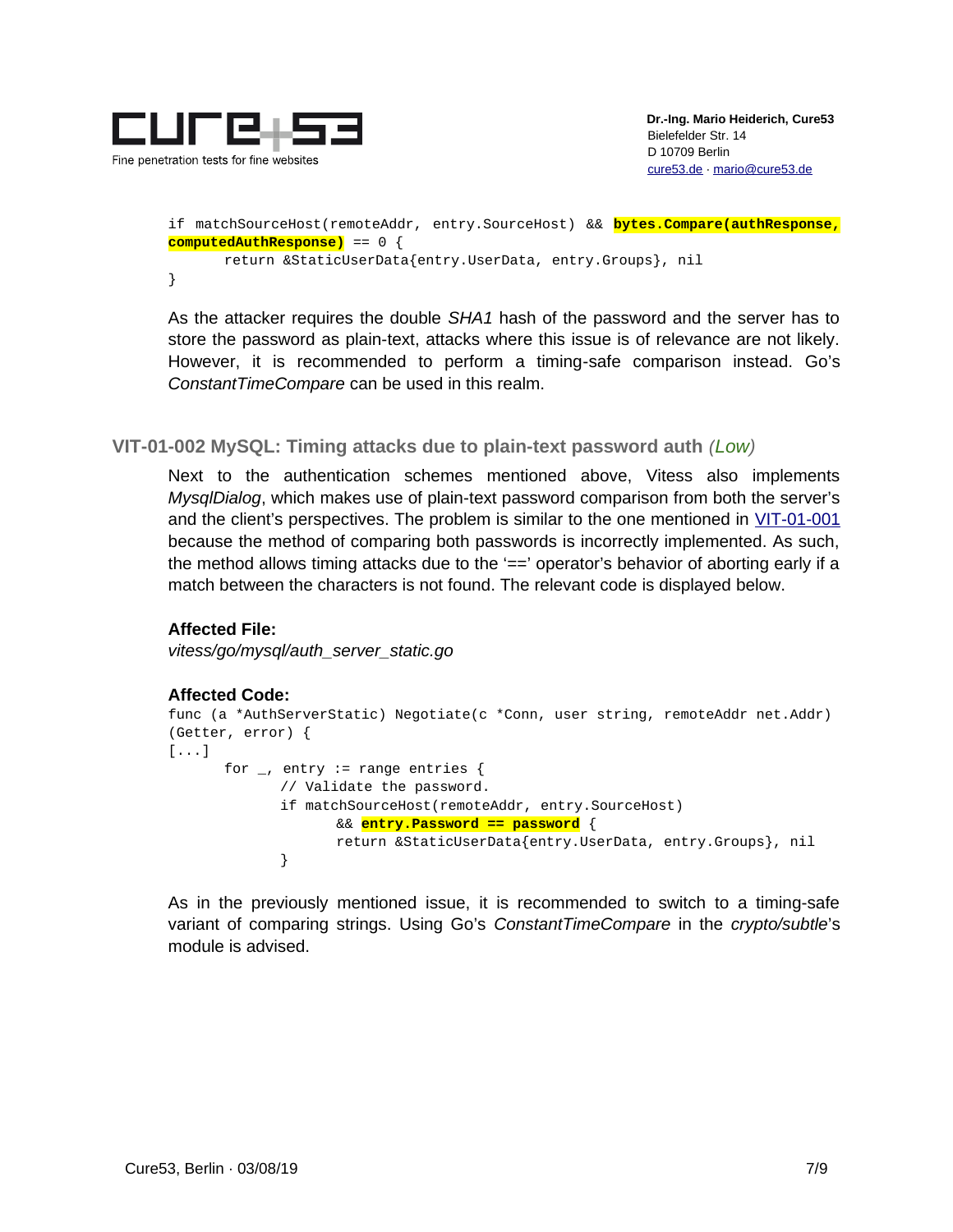

#### <span id="page-7-0"></span>**VIT-01-003 PII: Not all SQL values covered by SQL redaction** *(Low)*

During an investigation of the Vitess logging mechanism, it was discovered that personally identifying information is not properly stripped from logged queries. Note that this PII potentially resides in *string* values of SQL statements This might lead to the leakage of sensitive user-data whenever the debug interfaces of Vitess are opened. In *MySQL,* strings are usually encapsulated by double- or single quotes but it is also possible to write them as hexadecimal strings prefixed by *0x*. As the variable deduplication ignores strings with the *0x* prefix, those values are not redacted. This behavior can be observed in the following example.

#### **Code example:**

```
sql := "select a, b, c from t where x = 1234 and y = 1234 and z = 'apple'and foo = 0x1337"
redactedSQL, err := RedactSQLQuery(sql)
if err != nil {
        t.Fatalf("redacting sql failed: %v", err)
}
fmt.Printf("redaction: %v", redactedSQL)
```
#### **Output:**

```
select a, b, c from t where x =:redacted1 and y =:redacted1 and z =:redacted2
and foo = 0x1337
```
#### **Expected output:**

```
select a, b, c from t where x =:redacted1 and y =:redacted1 and z =:redacted2
and foo = :redacted3
```
Furthermore, it was discovered that large numbers and boolean values are also not redacted. While this is not as crucial as having unredacted strings, certain scenarios where logging such values might be undesirable can be envisioned.

#### **Example queries:**

select \* from t where x = **11111111111111111112**; select \* from t where x = **true**;

It is recommended to include the affected data-types in the parameter deduplication. This will help prevent the leakage of data in the logged queries.